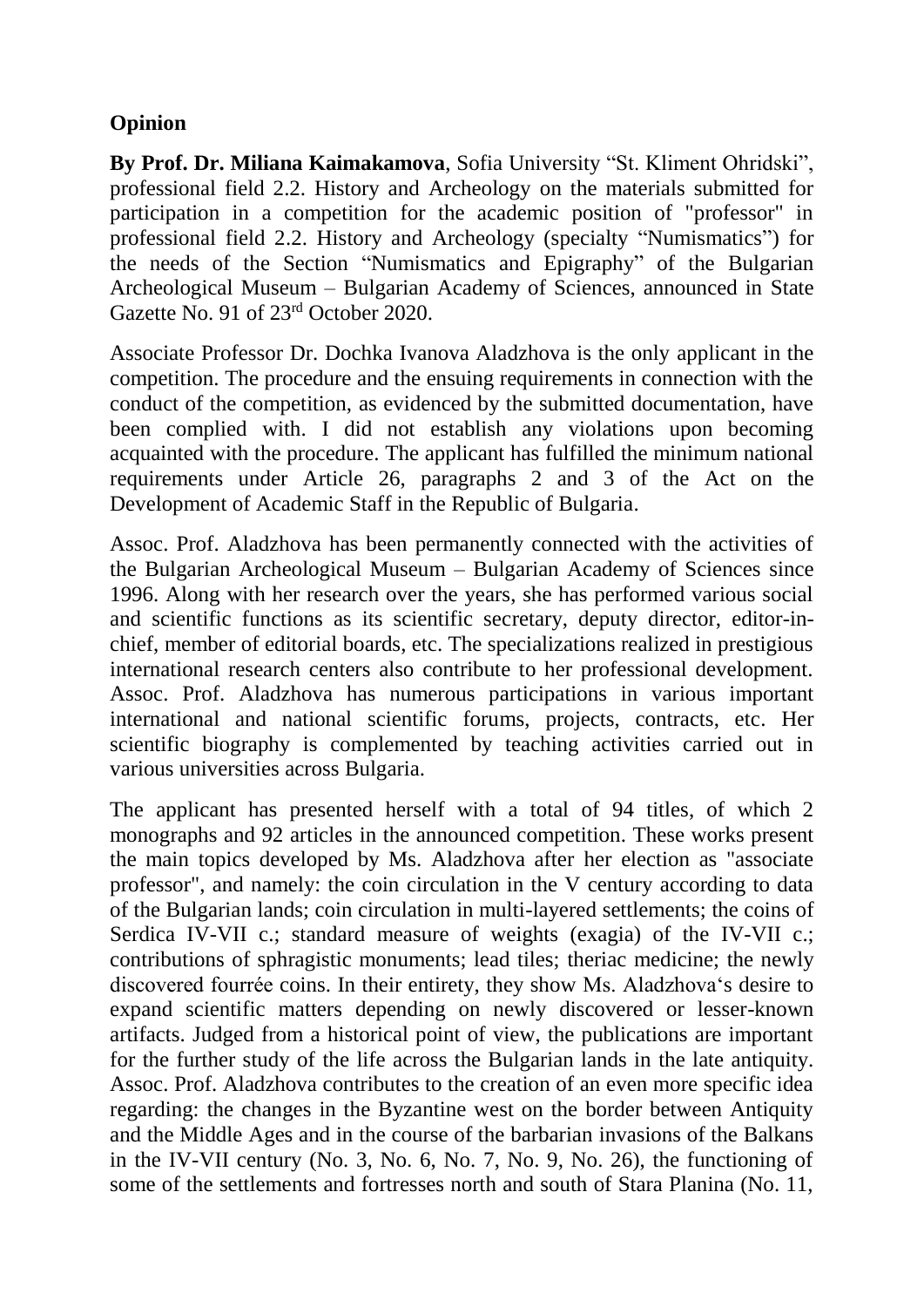No. 14, No. 23, No. 29, No. 35), the state of trade (No. 30, No. 31, 32, No. 33, No. 41, No. 44). Of particular importance are the researches that contribute to the clarification of the matters related to the rate of the monetary circulation within medieval Bulgaria and the first centuries of the Ottoman rule in the Bulgarian lands (No. 8, No. 41, No. 44, No. 56).

In 2009, Assoc. Prof. Aladzhova published her monograph "Salt, Pepper… and Archeology", dedicated to the extraction, use and storage of salt, pepper and some other spices in Antiquity and the Middle Ages. The author's observations and findings are based on finds of treasures found in Lebanon, Bulgaria, France and England, which include silver statuettes - spices containers. The statuette from the village of Nikolaevo, Pleven region is subject of a specific comparative analysis. The author reasonably joins the group of researchers who refer the monument to the *Piperatoria* containers, designed for storage of black pepper. The similarities between the Bulgarian find and the other statuettes - containers (Piperatoria) are presented in details.

The most significant place among the scientific papers submitted for review is the habilitation work of Assoc. Prof. Aladzhova, entitled "Serdika (VI-VII century). Coin circulation, weights, stamps." The study is based on the analysis of source material discovered in the last 20 years. Based on it, the problem of Serdica's transition from late antique to medieval city is considered, which has not been the subject of independent research so far.

The brief historical overview in the first chapter gives an accurate idea of the importance of Serdica in the governmental, religious, political and economic life, first of the Roman Empire and then of Byzantium. Based on the historical context, the author substantiates the chronological framework of her research. It is pointed out that the newly discovered numismatic and sphragistic material significantly expands the information about the changes that occurred in the functioning of the city in the VI-VII century during the Bulgarian and Slavic attacks on the Balkan Peninsula.

I believe that in this first chapter it would be better to point out the strategic importance of Serdica as one of the main cities through which the ancient Roman road *Via Militaris* had passed. It is well known that, this "royal road" is considered the most important road connecting Western Europe with the East from ancient times to the present day.

Serdica's money circulation is examined in the Second chapter. A significant amount of numismatic material, discovered mainly during the last ten years, has been subjected to analysis. By tracing it, the author makes an important contribution to the study of the commodity and money exchange of the city and its importance as a trade and military center in the Byzantine West in the VI-VII century.